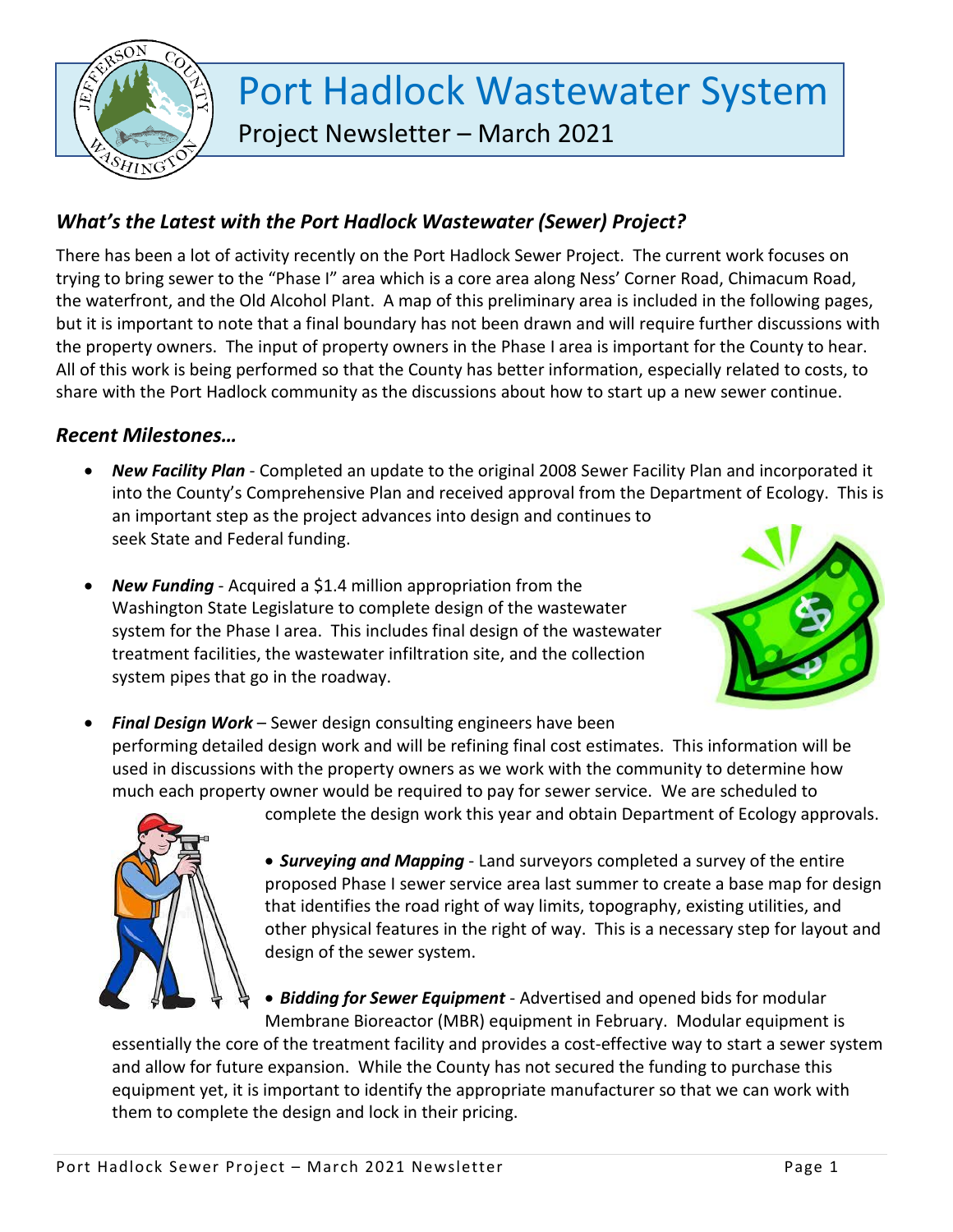• *Sewer Pipe Layout* - Entered into consultation with the Washington State Department of Transportation (WSDOT) for sewer line layout in State highways which include Ness' Corner Road and Oak Bay Road (State Route SR-116). There are strict requirements associated with installing utilities in State rights-ofway. In addition, there are a lot of existing utilities to work around including water lines and fiber optic communication cables.



- *Sewer Funding* County staff and Commissioners continued to work with grant agencies and State and Federal legislators to acquire additional project funding commitments. Agencies including the U.S. Economic Development Administration, Department of Ecology, U.S. Department of Agriculture, and others have programs that can help pay for some of the project costs in order to make it more affordable for property owners. There is a lot of interest in this project from these funding sources, but combining enough of them all at the same time is a challenge. Completion of the sewer design will go a long way towards showing these funding agencies that we are ready to go.
- *Public Outreach* Met with a number of property owners in the proposed Phase I sewer service area either individually or at Sewer Working Group meetings that were being held prior to the COVID-19 outbreak. We've heard a lot of interest in getting the sewer built, but also concerns about how much it will cost each property owner. An update on the sewer project will be provided by the Board of County Commissioners on April 15th starting at 5 p.m. Information on how to attend this meeting is available on our [website,](https://www.co.jefferson.wa.us/1158/Port-Hadlock-Wastewater-System) where you can also sign up to receive email notifications. County staff is always available to discuss the project with individual property owners within the proposed sewer service area to hear your concerns and answer your questions. Send us an email at [porthadlocksewer@co.jefferson.wa.us](mailto:porthadlocksewer@co.jefferson.wa.us) or give us a call at 360-385-9160.

## *New Project Manager for Port Hadlock Wastewater System*

Jefferson County has hired Bob Wheeler as a part-time Project Manager for the Port Hadlock wastewater system. Previously, Bob worked on the project as a consultant with Triangle Associates with a focus on public involvement. Bob is a licensed engineer, was the Port Townsend Public Works Director for 10 years in the 1990s, and has managed the planning, design, and construction of wastewater treatment systems for both Port Townsend and Boulder, Colorado. Bob is working closely with Monte Reinders, Jefferson County Public Works Director, on all specific components of developing this project. Bob looks forward to helping make this project a reality and working with property owners.

> *Project Information Contact:* Bob Wheeler, Jefferson County Project Manager [rwheeler@co.jefferson.wa.us](mailto:rwheeler@co.jefferson.wa.us) | 360-385-9160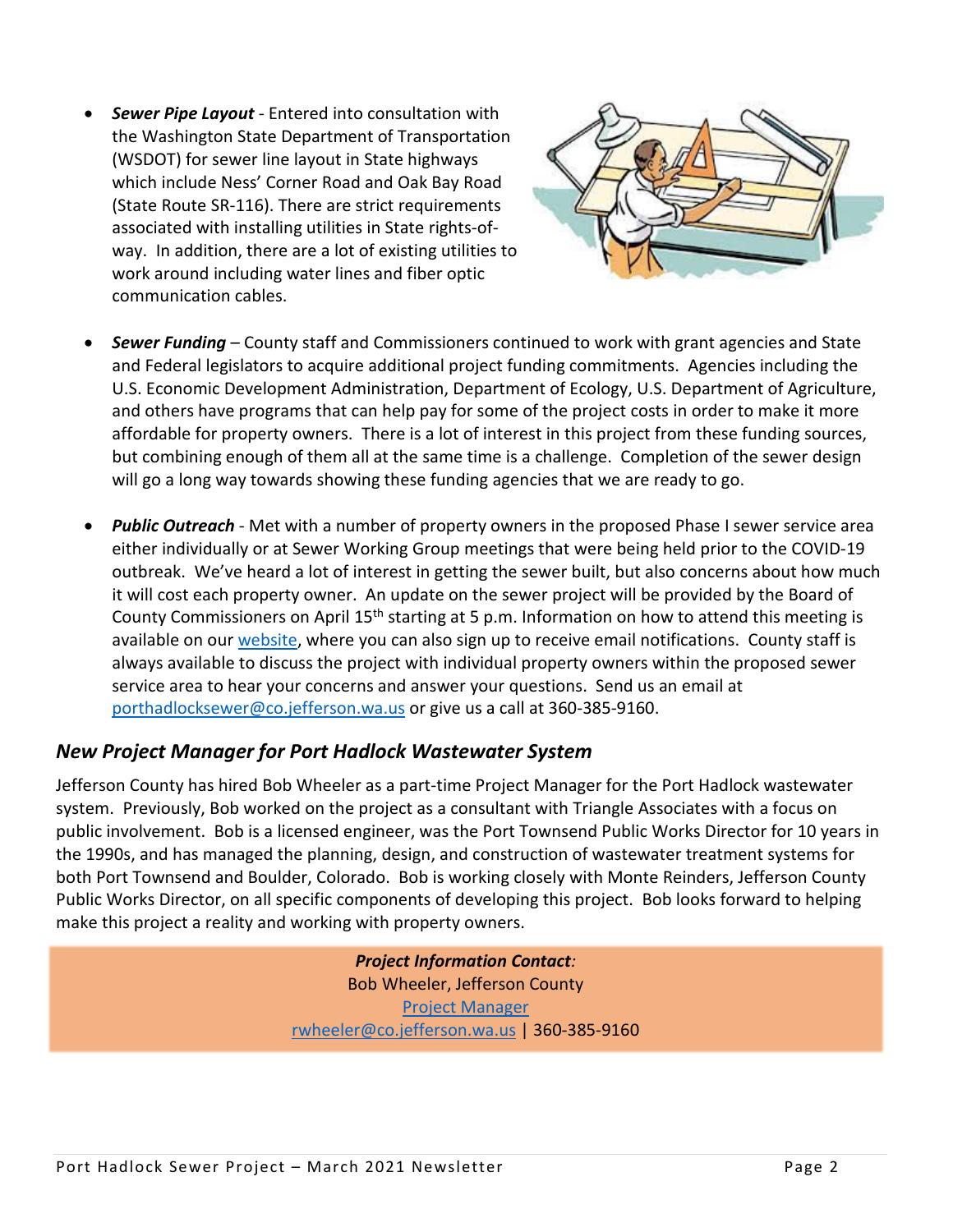# *Need and Community Desire for Municipal Wastewater Facilities for Port Hadlock Area*

In the 1990s, the Washington State Growth Management Act (GMA) required Jefferson County to develop a Comprehensive Plan for managing its growth. This plan identified areas where urban growth should occur and economic activity, higher population density, and infrastructure improvements should be prioritized. In 2002, Jefferson County designated the Port Hadlock/Irondale area as an Urban Growth Area (UGA) because it was already "characterized by urban growth" (RCW 36.70A.110(1)). Under GMA, urban services, including municipal sewers rather than septic systems, are required to allow development typically associated with urban areas.



The Port Hadlock area does not currently have a sewer system or wastewater treatment facilities. Local homes, businesses and other facilities depend on individual septic tank systems that limit business and affordable housing development, and are known to degrade Puget Sound water quality as they age. To accommodate urban level activities of the UGA, future urban zoning has already been approved, but that zoning can only be "turned on" with a wastewater system in place under GMA.

Property owners in an identified initial service area have requested the County pursue development of a municipal wastewater system. As part of this request, they asked the County to look for cost savings relative to the system originally specified in the 2008 Sewer Facility Plan. In response to the request, the County conducted studies and identified design changes to lower the overall cost of wastewater facilities for a smaller initial service area.



In 2020-2021, the County developed an updated Sewer Facility Plan, a Washington State Department of Ecology (Ecology)-required planning document for a new wastewater system. This 2021 update focuses on technical and cost changes since the original 2008 Plan. The County recently received approval of this updated Plan from the Department of Ecology.

## *Overview of Proposed Wastewater System*

While the 2021 Port Hadlock UGA Sewer Facility Plan Update discusses how wastewater facilities could ultimately be made available for the entire Port Hadlock UGA, it is anticipated that Phase 1 wastewater facilities would initially serve only a "Core Area" along Ness' Corner Road and Chimacum Road, the Port Hadlock waterfront, and the Old Alcohol Plant (Figure 1 – next page). Expansion into areas outside of the Phase I service area would likely be a slow process that would happen only if property owners later became interested in bringing sewer into their neighborhoods. **It is important to know that property owners in the UGA, but outside of the initial Phase I sewer area, will not have to pay for sewer unless they later want it to expand into their neighborhood**.

Within the projected Phase 1 Area, wastewater from individual properties would be pumped through a series of pressurized sewer pipes to a Membrane Bioreactor (MBR) treatment plant, which would treat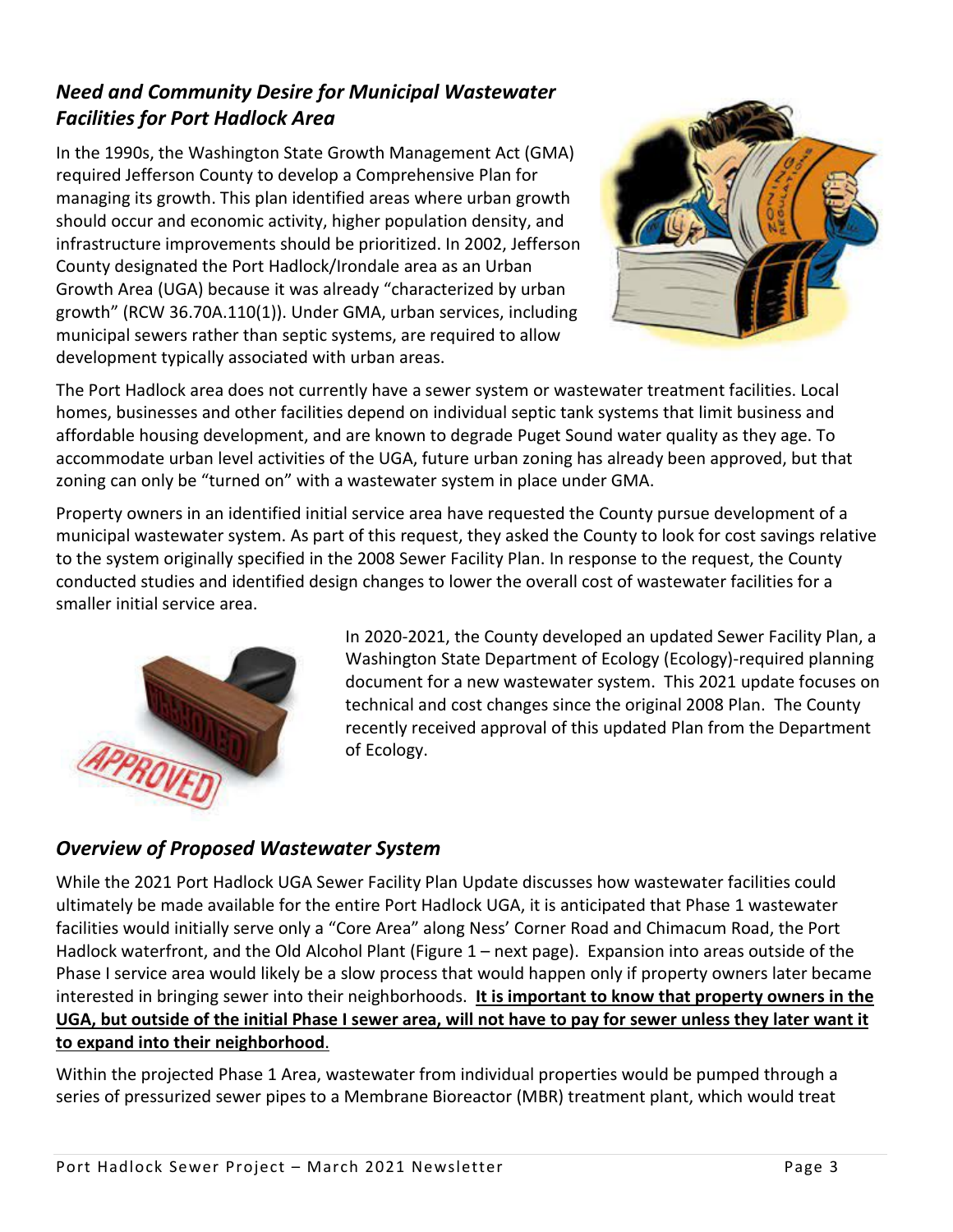wastewater to a very high standard ("Class A"). Treated water from the plant would flow to a reuse basin where it would infiltrate into groundwater and ultimately replenish water flows in Chimacum Creek. Reuse of Class A wastewater from treatment systems is supported and encouraged by the Department of Ecology. Sludge and solids from the treatment process would be removed by truck at the plant and hauled to a larger wastewater treatment plant in our region.

The 2021 Facility Plan differs from the 2008 Plan in that it incorporates a modular type MBR treatment system (versus a constructed type treatment system)





and a pressure sewer collection system (versus the original gravity sewer system). These changes reduce the up-front construction costs while providing a wastewater system that will allow for expansion if more areas of Port Hadlock desire a municipal wastewater system. Both modular MBR treatment systems and pressure sewers have wide, proven use. Examples in our region of these kinds of modular MBR and pressure sewer systems exist. In fact, Port Gamble recently replaced an aging treatment system with one of these new modular MBR plants, and the Jamestown S'Klallam Tribe installed a pressure sewer system from a new hotel at Sequim Bay leading to the Sequim sewer system. These types of treatment and conveyances are often used in smaller sized wastewater systems such as is envisioned in Port Hadlock.



*Figure 1: Map of the preliminary Phase 1 Project Service area, including Core Area, Port Hadlock Waterfront, and Old Alcohol Plant. The final boundary will include further input from property owners.*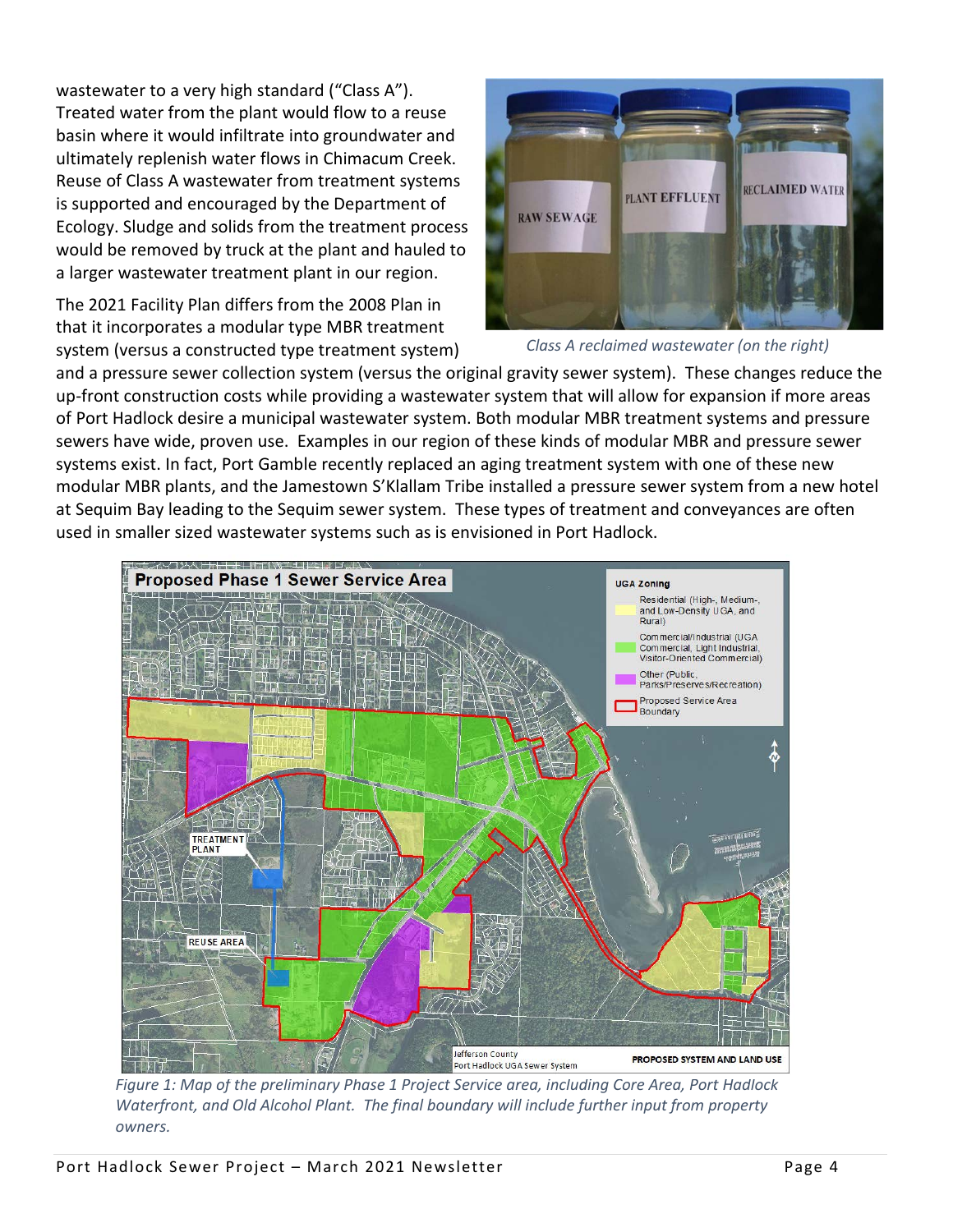### *Status of Major Wastewater Facility Components*

There are three wastewater system components – 1) **Treatment, 2) Wastewater Re-Use/Disposal, and 3) Collection** – that are currently under design.

#### *Wastewater Treatment System*:

Design for the treatment system includes two major elements:

- 1. Solicitation for the modular Membrane Bioreactor (MBR) treatment system where preconstructed treatment units can be brought in on a truck (Figure 2), and
- 2. Design of the wastewater treatment facilities that connect to this modular MBR for complete wastewater treatment to Class A standards.

At this point, our team has completed modular MBR specifications and advertised for and received seven (7) bids for providing the modular MBR equipment. These bids are being evaluated to determine the lowest, responsive bid. This important step requires time to properly evaluate the bids so that the supplier who is

chosen will provide equipment that meets the requirements. We want to make sure we get a system that is costeffective in the long term and that allows for the future expansion we need while also allowing us to start small. Each company approaches the specifications a bit differently. Selection does not commit the County to purchase the actual modular MBR components until funding sources are in place and the property owners in the Phase I service area have agreed to connect to the wastewater system. By selecting a modular MBR supplier at this time, however, the County will obtain specific information from the chosen supplier on the capital costs of a key component of the overall



*Figure 2: A modular Membrane Bioreactor (MBR) treatment system.*

treatment system and a better estimate of operation and maintenance costs for this portion of the treatment system. With this information, the County can provide property owners in the Phase I proposed service area with refined cost estimates for connecting to the wastewater system and for ongoing operation and maintenance of that system.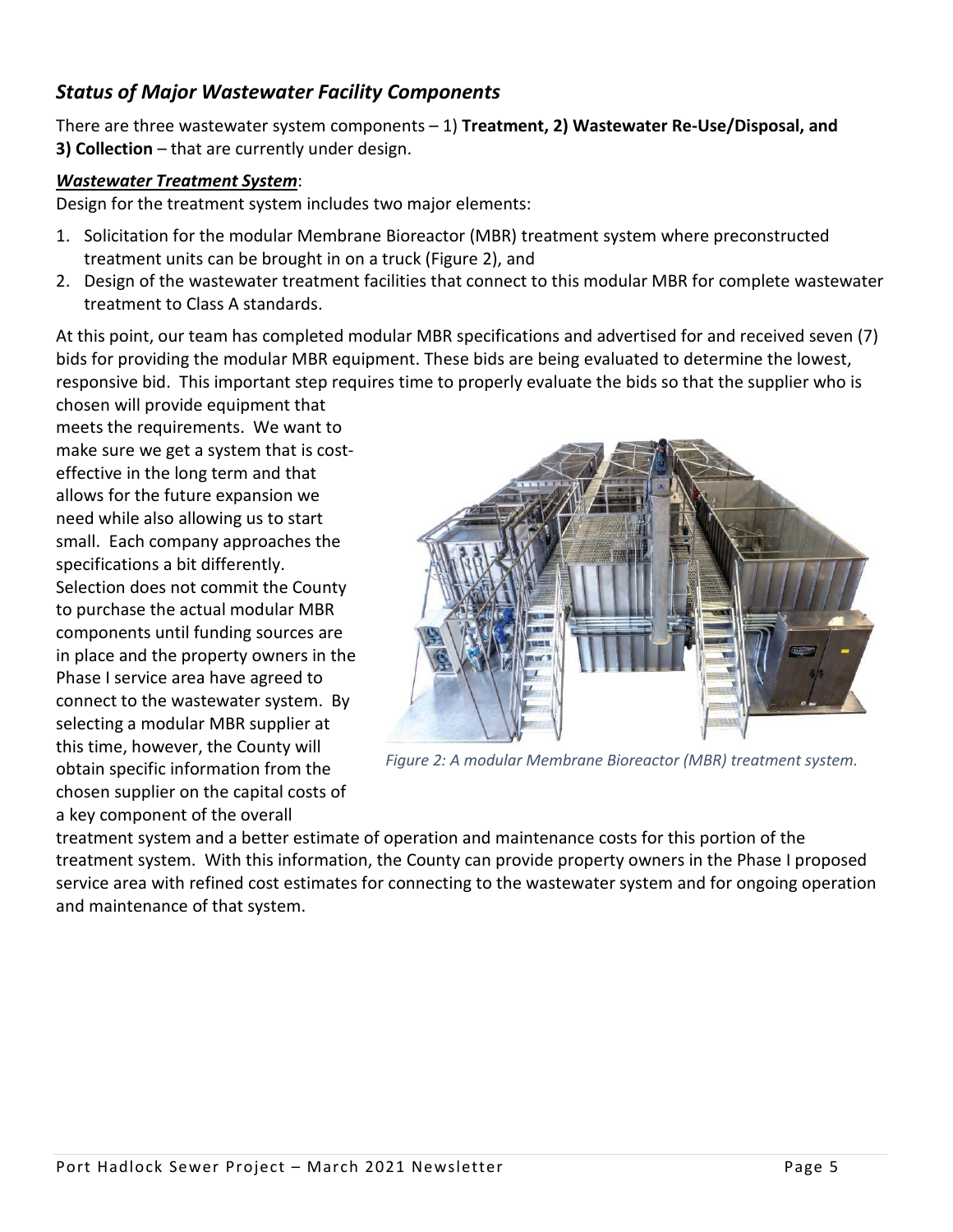#### *Wastewater Re-Use/Disposal*:

After solids and sludge are removed at the plant by membranes and trucked off site, treated wastewater that meets very high water-quality standards (Class A) will flow to an infiltration basin and allow the water to rapidly seep into the ground. This water will supplement Chimacum Creek instream flows and benefit local salmon runs, including its resident Endangered Species Act (ESA)-listed Hood Canal summer chum salmon (Figure 3). The amount of daily wastewater coming from the initial service area is relatively low and is estimated to be well below 100,000 gallons per day which is equivalent to a medium sized swimming pool. This type of use of Class A



*Figure 3: Hood Canal chum salmon spawn in Chimacum Creek.*

wastewater re-use is encouraged by the Washington State Department of Ecology. More information about Class A reclaimed water can be found on the Department of Ecology website [here.](https://ecology.wa.gov/Water-Shorelines/Water-quality/Reclaimed-water)

#### *Pressurized Collection System*:

The original 2008 Sewer Facility Plan recommended a gravity sewer collection system, which requires pipes to be constructed so wastewater flows downhill while avoiding existing utility lines (like power, fiber optic, and water lines). While gravity systems have certain advantages, especially for large sewer systems, they typically require deep trenches and centralized pump stations resulting in high construction costs which are



*Figure 4: Grinder pump being installed.*

difficult to absorb when starting a small sewer with a limited number of initial users.

In 2020, the County started design for a pressurized collection system for the initial service area which uses small grinder pumps at each property rather than gravity to move sewage to the treatment plant (Figure 4). A pressurized collection system has a lower construction cost because pipes are smaller than a gravity system and there is more flexibility in how pipes can be constructed in the ground.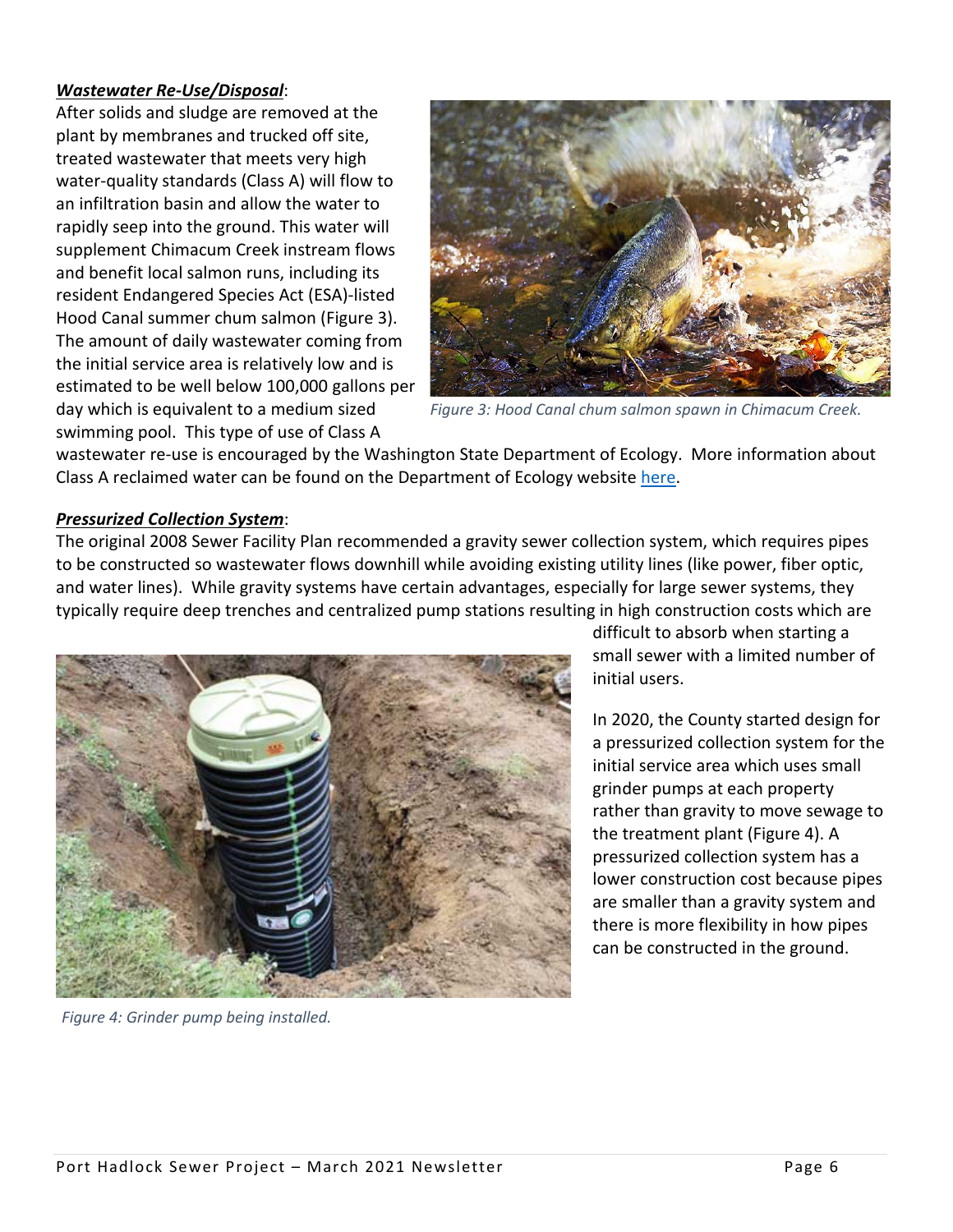A pressure system includes individual tanks and grinder pumps (on-site elements) at each property that pump into a larger sewer pipe that includes sewage from other properties. These main collection system pipes will move sewage to the treatment plant under pressure from the individual pumps (Figure 5).

Pressurized sewer systems are widely used throughout the country for a variety of applications and have proven to be an effective way to address sewer needs for smaller systems or where topography, bedrock, or high groundwater make installation of gravity sewers expensive and challenging. Grinder pumps do not take up much room and leave property formerly dedicated to septic tanks, drainfields, and reserve drainfields available for other uses. The grinder pump tank will provide limited storage capability in case of electric outages. Portable generators can be used to enable pumping in the case of a long-term electric outage.

To maintain a pressurized collection system, operators must have access to the individual properties where the tank and individual pumps are housed. As the project gets closer to construction, easements between the County, the operator of the system, and the individual property owners will be negotiated to allow for this ongoing access.

The County is currently working with its design team and the Washington Department of Transporation (WSDOT) to determine alignments of the collection systyem pipes in the State highways (SR-116) and meet all of the WSDOT requirements. There are also other utililities already occupying the highway right of way that must be avoided. Fortunately, the pressure collection system allows for a lot more flexibility in the routing of the pipes and does not require excavations nearly as deep as a gravity system so this should help with these challenges.



*Figure 5: The proposed wastewater system includes three elements: The on-site element at each property, the collection system in the public right of way, and the Membrane Bioreactor (MBR) treatment plant.*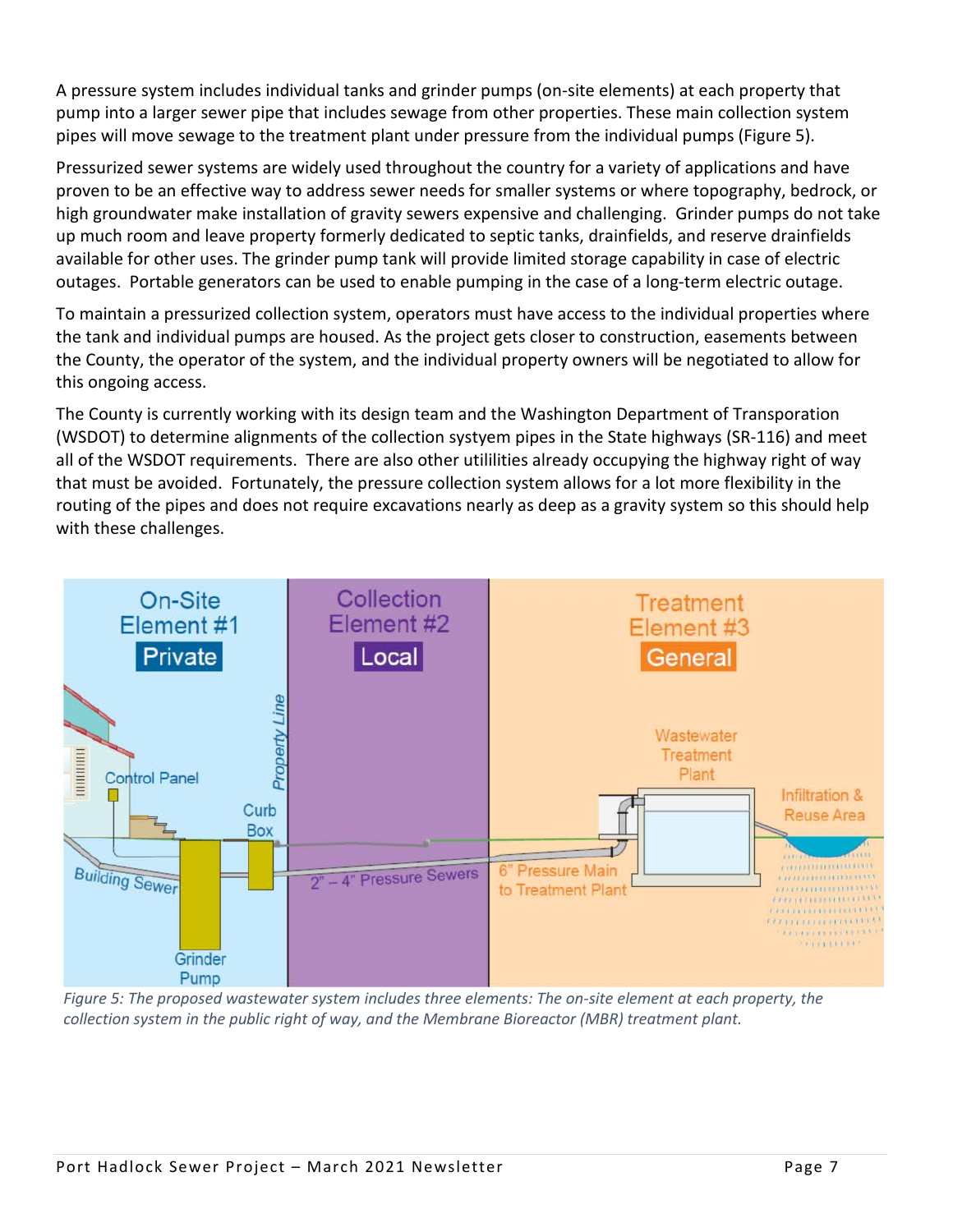| <b>Benefits of Centralized Wastewater Facilities</b> |                                                                                                                                                                                                                                                                                                                                                                                                                                                                                               |  |
|------------------------------------------------------|-----------------------------------------------------------------------------------------------------------------------------------------------------------------------------------------------------------------------------------------------------------------------------------------------------------------------------------------------------------------------------------------------------------------------------------------------------------------------------------------------|--|
| Economic                                             | Wastewater facilities will result in commercial and light industrial up-zoning changes in the                                                                                                                                                                                                                                                                                                                                                                                                 |  |
| <b>Development and</b>                               | Port Hadlock area which will allow options for businesses to grow and expand, create more                                                                                                                                                                                                                                                                                                                                                                                                     |  |
| <b>Job Growth</b>                                    | job opportunities, and improve economic opportunities across the County.                                                                                                                                                                                                                                                                                                                                                                                                                      |  |
| Multi-family/Low-<br>income Housing                  | Wastewater facilities and resulting zoning changes will enable multi-family housing<br>development, including affordable/low-income housing, that is currently limited by septic<br>systems under the Growth Management Act                                                                                                                                                                                                                                                                   |  |
| <b>Property Owner</b>                                | Wastewater facilities will enable new uses or development of land, previously required to be                                                                                                                                                                                                                                                                                                                                                                                                  |  |
| <b>Flexibility</b>                                   | set aside for reserve septic leach fields.                                                                                                                                                                                                                                                                                                                                                                                                                                                    |  |
| <b>Environmental and</b><br><b>Community Health</b>  | Replacing septic systems with wastewater facilities has the potential to improve the local<br>ecology and enhance community health by reducing water contamination due to failing<br>septic systems.                                                                                                                                                                                                                                                                                          |  |
| <b>Puget Sound Water</b>                             | Improving wastewater infrastructure to address water quality problems has been identified                                                                                                                                                                                                                                                                                                                                                                                                     |  |
| Quality                                              | as a priority in the Hood Canal Action Areas by Puget Sound Partnership.                                                                                                                                                                                                                                                                                                                                                                                                                      |  |
| Harvestable                                          | Replacing septic systems will help protect harvestable shellfish beds that are negatively                                                                                                                                                                                                                                                                                                                                                                                                     |  |
| <b>Shellfish Beds</b>                                | impacted by failing septic systems in the Hood Canal watershed.                                                                                                                                                                                                                                                                                                                                                                                                                               |  |
| <b>Enhance Chimacum</b><br><b>Creek for Salmon</b>   | Jefferson County Public Health, has said "a high density of septic systems is a problem in the<br>watershed and a solution could be centralized wastewater services. Additionally, reclaimed<br>water from the Port Hadlock Wastewater Facilities will recharge Chimacum Creek during<br>periods of low water flow to support habitat and salmon." Ecology encourages such reuse of<br>Class A quality effluent from wastewater treatment systems such as being designed for Port<br>Hadlock. |  |

## *Expected Costs for Wastewater Facilities to Serve the Projected Phase 1 Area*

The County needs to obtain full funding for a wastewater system before construction can begin. Funding will need to come from both grants and low-interest loans with the remaining funding from local Phase I property owners who connect to the wastewater system. Below is current cost estimate to provide a sewer system to serve the Phase I service area (Core Area, Port Hadlock waterfront, and the Old Alcohol Plant).

| <b>Wastewater System Component</b>                                | Cost         |
|-------------------------------------------------------------------|--------------|
| Preliminary/Admin/Startup                                         | \$721,000    |
| <b>Pressurized Sewer System</b>                                   | \$7,071,000  |
| Membrane Bioreactor Treatment System and Recharge                 | \$11,538,000 |
| <b>Total</b>                                                      | \$19,330,000 |
| On-site Grinder Pump and Side Sewer                               | \$4,287,000  |
| <b>Estimated Initial System Cost</b>                              | \$23,617,000 |
| Minus State Appropriation for Engineering Final Design (Received) | \$1,422,000  |
| <b>Remaining Funding Needed for Project</b>                       | \$22,195,000 |